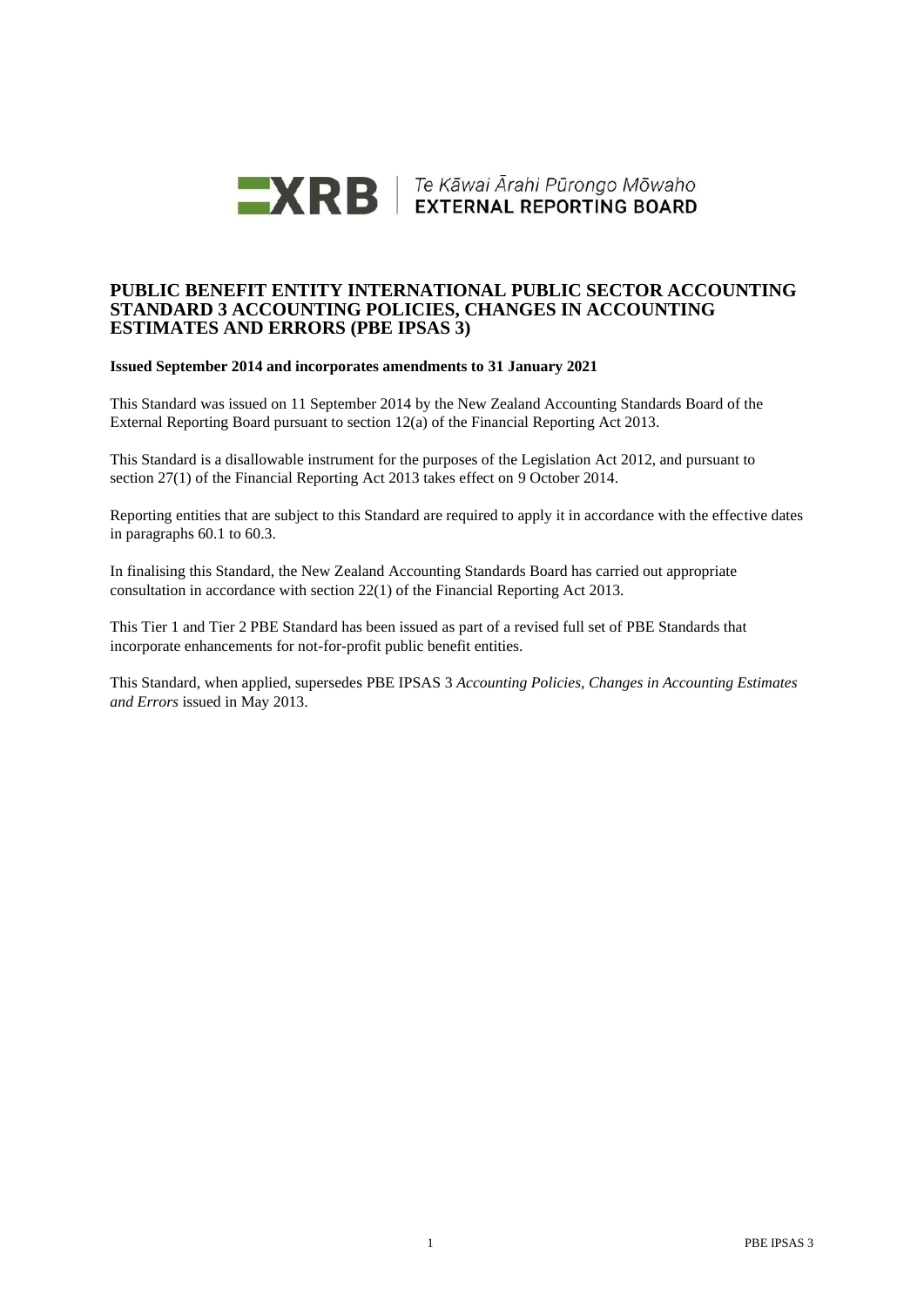## **PBE IPSAS 3 ACCOUNTING POLICIES, CHANGES IN ACCOUNTING ESTIMATES AND ERRORS**

## **COPYRIGHT**

© External Reporting Board (XRB) 2014

This XRB standard contains copyright material and reproduces, with the permission of the International Federation of Accountants (IFAC), parts of the corresponding international standard issued by the International Public Sector Accounting Standards Board (IPSASB), and published by IFAC. Reproduction within New Zealand in unaltered form (retaining this notice) is permitted for personal and non-commercial use subject to the inclusion of an acknowledgement of the source.

Requests and enquiries concerning reproduction and rights for commercial purposes within New Zealand should be addressed to the Chief Executive, External Reporting Board at the following email address: [enquiries@xrb.govt.nz](mailto:enquiries@xrb.govt.nz)

All existing rights (including copyrights) in this material outside of New Zealand are reserved by IFAC, with the exception of the right to reproduce for the purposes of personal use or other fair dealing. Further information can be obtained from IFAC a[t www.ifac.org](http://www.ifac.org/) or by writing to [permissions@ifac.org](mailto:permissions@ifac.org)

ISBN 978-1-927292-25-9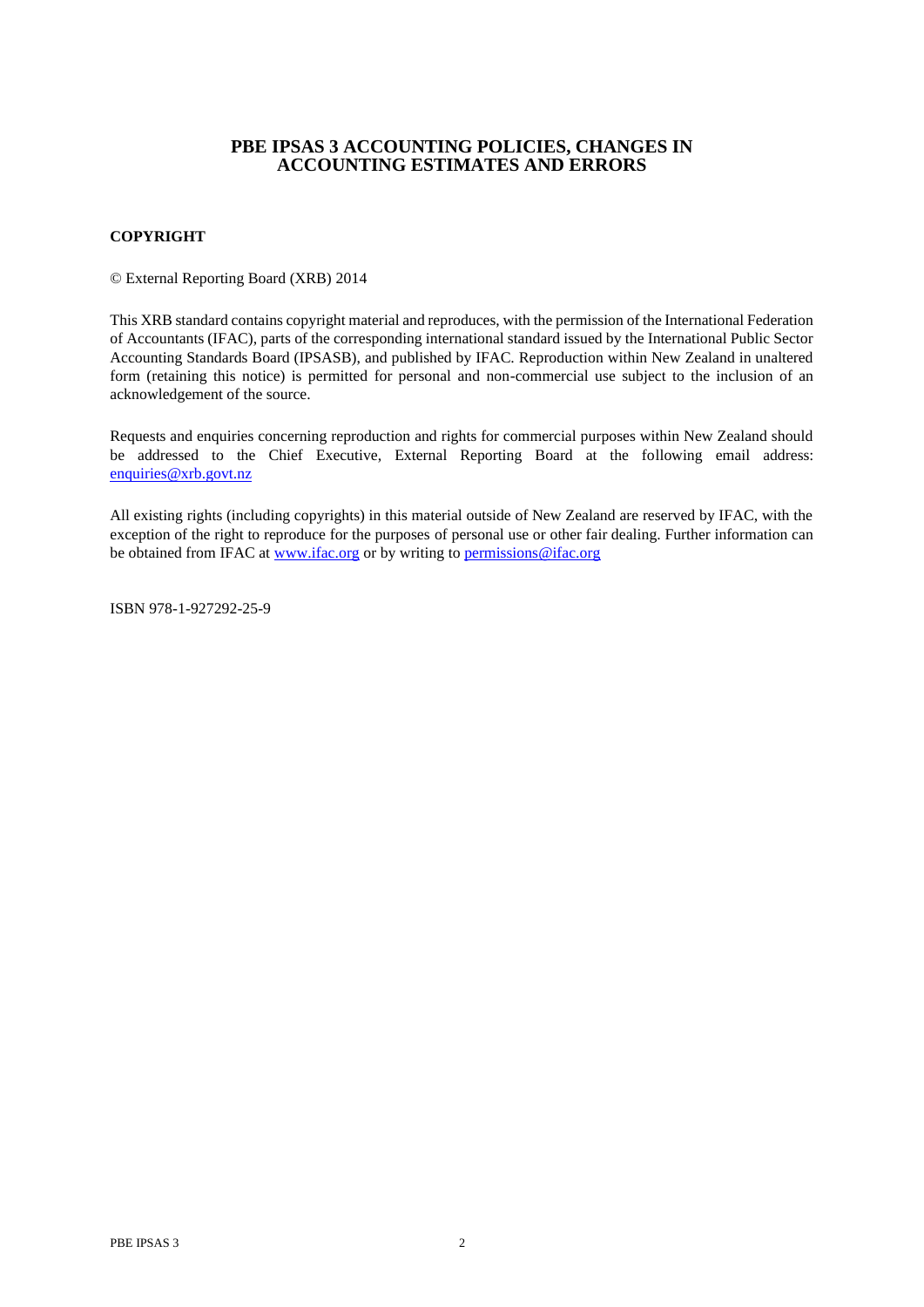# **PBE IPSAS 3 ACCOUNTING POLICIES, CHANGES IN ACCOUNTING ESTIMATES AND ERRORS**

## **CONTENTS**

|                                                                                        | Paragraph   |
|----------------------------------------------------------------------------------------|-------------|
|                                                                                        | $1 - 2$     |
|                                                                                        | $3-6$       |
|                                                                                        | $7 - 8$     |
|                                                                                        | 8           |
|                                                                                        | $9 - 36$    |
|                                                                                        | $9 - 15$    |
|                                                                                        | 16          |
|                                                                                        | $17 - 36$   |
|                                                                                        | $24 - 32$   |
|                                                                                        | 27          |
|                                                                                        | $28 - 32$   |
|                                                                                        | $33 - 36$   |
|                                                                                        | $37 - 45$   |
|                                                                                        | $44 - 45$   |
|                                                                                        | $46 - 54$   |
|                                                                                        | $48 - 53$   |
|                                                                                        | 54          |
| Impracticability in Respect of Retrospective Application and Retrospective Restatement | $55 - 58$   |
|                                                                                        | $59 - 60.3$ |
|                                                                                        | 61          |
| <b>Basis for Conclusions</b>                                                           |             |
| <b>Implementation Guidance</b>                                                         |             |
| Comparison with IPSAS 3                                                                |             |
| <b>History of Amendments</b>                                                           |             |

**The following is available on the XRB website as additional material:**

IPSASB Basis for Conclusions

Public Benefit Entity International Public Sector Accounting Standard 3 *Accounting Policies, Changes in Accounting Estimates and Errors*, is set out in paragraphs 1−61. All the paragraphs have equal authority. PBE IPSAS 3 should be read in the context of its objective, the NZASB's Basis for Conclusions on PBE IPSAS 3, the IPSASB's Basis for Conclusions on IPSAS 3, the *Public Benefit Entities' Conceptual Framework* and Standard XRB A1 *Application of the Accounting Standards Framework*.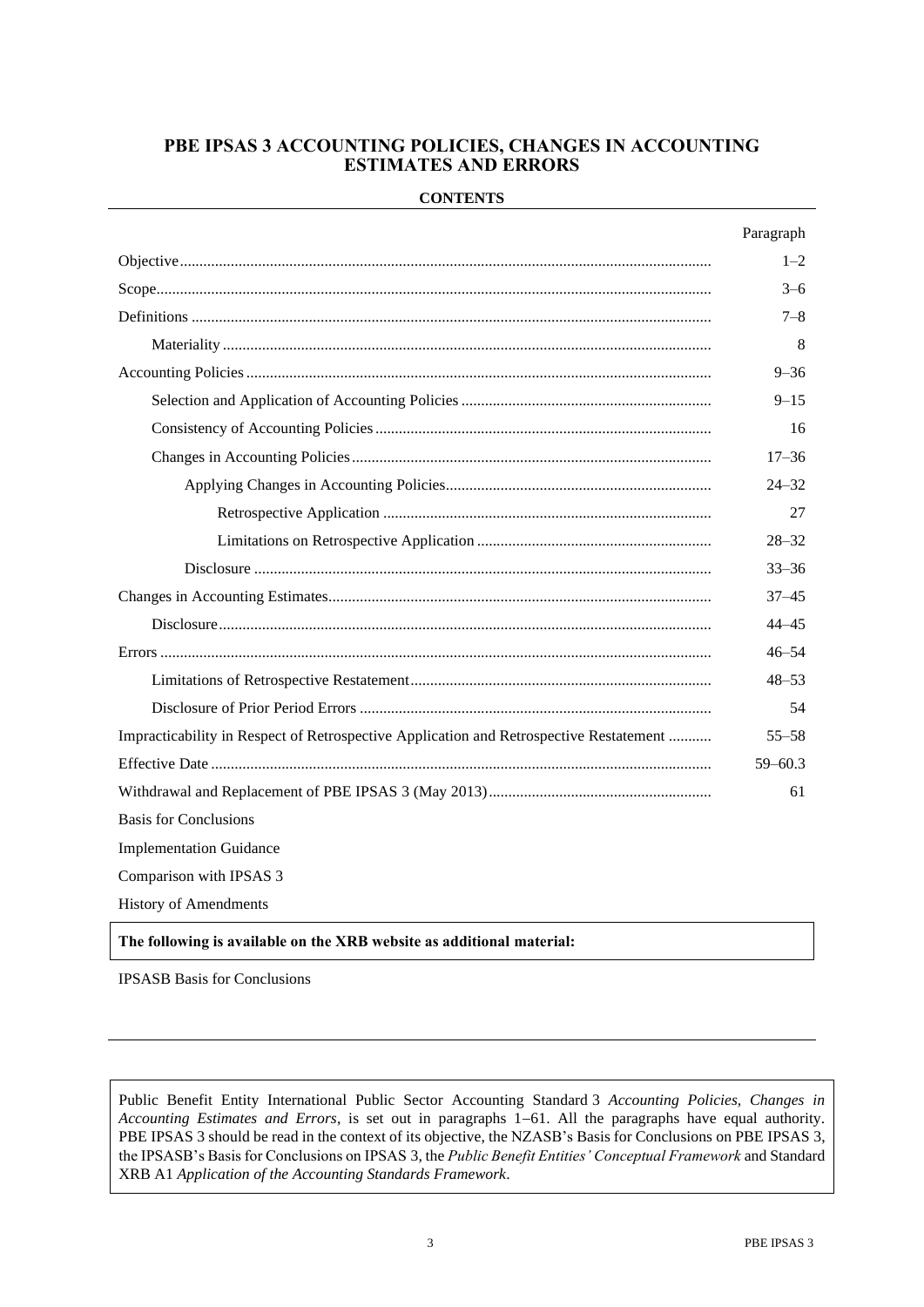# **Objective**

- 1. The objective of this Standard is to prescribe the criteria for selecting and changing accounting policies, together with the (a) accounting treatment and disclosure of changes in accounting policies, (b) changes in accounting estimates, and (c) the corrections of errors. This Standard is intended to enhance the relevance and faithful representativeness of an entity's financial statements, and the comparability of those financial statements over time and with the financial statements of other entities.
- 2. Disclosure requirements for accounting policies, except those for changes in accounting policies, are set out in PBE IPSAS 1 *Presentation of Financial Reports*.

## **Scope**

- 3. **This Standard shall be applied in selecting and applying accounting policies, and accounting for changes in accounting policies, changes in accounting estimates, and corrections of prior period errors.**
- 4. The tax effects of corrections of prior period errors and of retrospective adjustments made to apply changes in accounting policies are not considered in this Standard, as they are not relevant for many public benefit entities. PBE IAS 12 *Income Taxes* contains guidance on the treatment of tax effects.
- 5. [Not used]
- 5.1 **This Standard applies to Tier 1 and Tier 2 public benefit entities.**
- 5.2 **A Tier 2 entity is not required to comply with the requirements in this Standard denoted with an asterisk (\*). Where a Tier 2 entity elects to apply a disclosure concession it shall comply with any RDR paragraphs associated with that concession.**
- 6. [Not used]

## **Definitions**

7. **The following terms are used in this Standard with the meanings specified:** 

**Accounting policies are the specific principles, bases, conventions, rules, and practices applied by an entity in preparing and presenting financial statements.**

**A change in accounting estimate is an adjustment of the carrying amount of an asset or a liability, or the amount of the periodic consumption of an asset, that results from the assessment of the present status of, and expected future benefits and obligations associated with, assets and liabilities. Changes in accounting estimates result from new information or new developments and, accordingly, are not correction of errors.**

**Impracticable Applying a requirement is impracticable when the entity cannot apply it after making every reasonable effort to do so. For a particular prior period, it is impracticable to apply a change in an accounting policy retrospectively or to make a retrospective restatement to correct an error if:**

- (a) **The effects of the retrospective application or retrospective restatement are not determinable;**
- (b) **The retrospective application or retrospective restatement requires assumptions about what management's intent would have been in that period; or**
- (c) **The retrospective application or retrospective restatement requires significant estimates of amounts and it is impossible to distinguish objectively information about those estimates that:**
	- (i) **Provides evidence of circumstances that existed on the date(s) as at which those amounts are to be recognised, measured, or disclosed; and**
	- (ii) **Would have been available when the financial statements for that prior period were authorised for issue;**

**from other information.**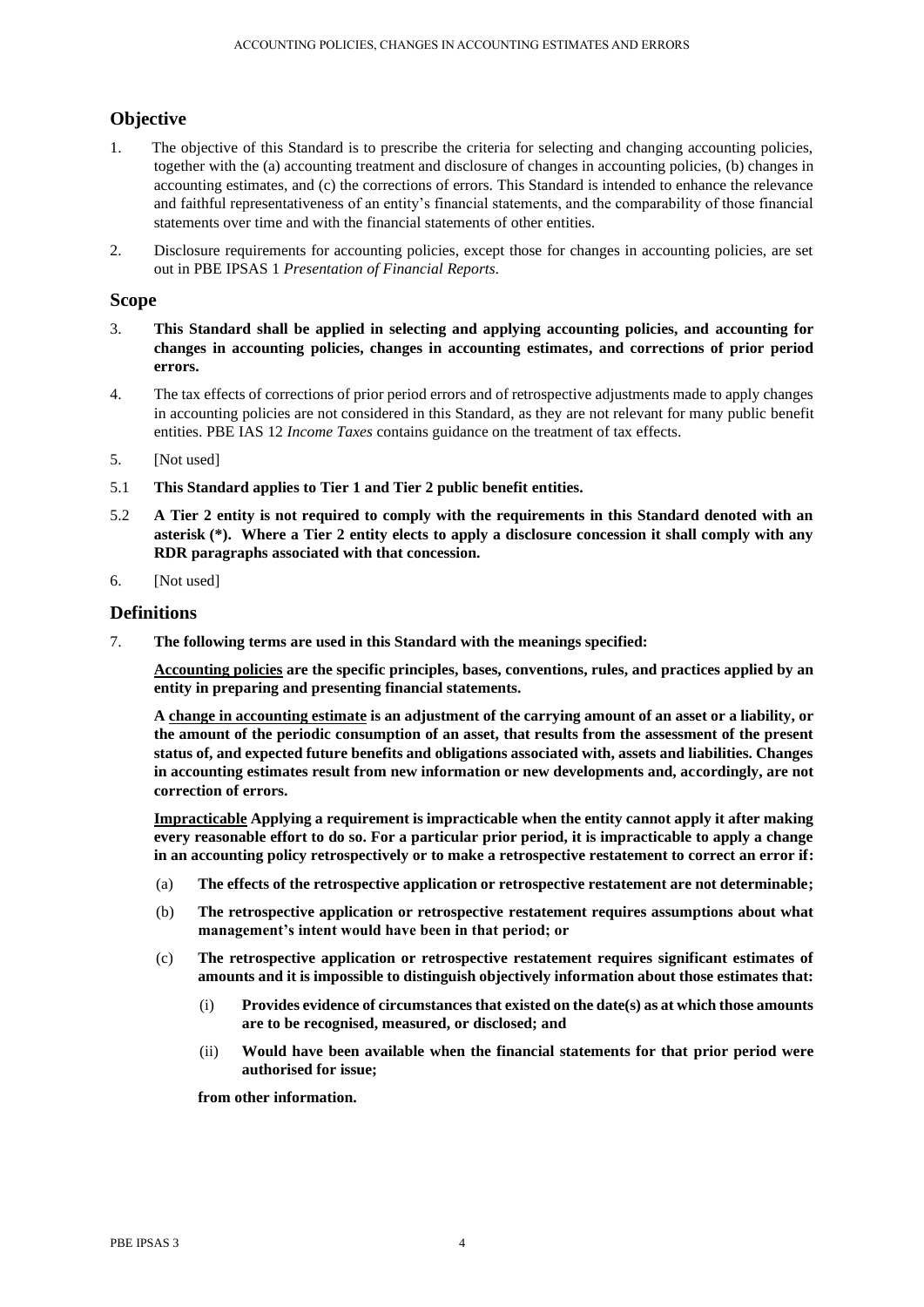**Prior period errors are omissions from, and misstatements in, the entity's financial statements for one or more prior periods arising from a failure to use, or misuse of, faithfully representative information that:**

- (a) **Was available when financial statements for those periods were authorised for issue; and**
- (b) **Could reasonably be expected to have been obtained and taken into account in the preparation and presentation of those financial statements.**

**Such errors include the effects of mathematical mistakes, mistakes in applying accounting policies, oversights or misinterpretations of facts, and fraud.**

**Prospective application of a change in accounting policy and of recognising the effect of a change in an accounting estimate, respectively, are:**

- (a) **Applying the new accounting policy to transactions, other events, and conditions occurring after the date as at which the policy is changed; and**
- (b) **Recognising the effect of the change in the accounting estimate in the current and future periods affected by the change.**

**Public Benefit Entity Standards (PBE Standards) are standards issued by the External Reporting Board (XRB) or the New Zealand Accounting Standards Board of the XRB comprising:**

- (a) **Public Benefit Entity International Public Sector Accounting Standards;**
- (b) **Public Benefit Entity International Financial Reporting Standards, including Public Benefit Entity International Accounting Standards; and**
- (c) **Public Benefit Entity Financial Reporting Standards.**

**Retrospective application is applying a new accounting policy to transactions, other events, and conditions as if that policy had always been applied.**

**Retrospective restatement is correcting the recognition, measurement, and disclosure of amounts of elements of financial statements as if a prior period error had never occurred.**

**Terms defined in other PBE Standards are used in this Standard with the same meaning as in those Standards, and are reproduced in the Glossary of Defined Terms published separately.** 

## **Materiality**

8. Assessing whether an omission or misstatement could influence decisions of users, and so be material, requires consideration of the characteristics of those users. Users are assumed to have a reasonable knowledge of the public benefit sector and economic activities and accounting and a willingness to study the information with reasonable diligence. Therefore, the assessment needs to take into account how users with such attributes could reasonably be expected to be influenced in making and evaluating decisions.

## **Accounting Policies**

## **Selection and Application of Accounting Policies**

- 9. **When a PBE Standard specifically applies to a transaction, other event or condition, the accounting policy or policies applied to that item shall be determined by applying the Standard.**
- 10. PBE Standards set out accounting policies that the NZASB has concluded result in financial statements of public benefit entities containing relevant and faithfully representative information about the transactions, other events, and conditions to which they apply. Those policies need not be applied when the effect of applying them is immaterial. However, it is inappropriate to make, or leave uncorrected, immaterial departures from PBE Standards to achieve a particular presentation of an entity's financial position, financial performance, or cash flows.
- 11. PBE Standards are accompanied by guidance to assist entities in applying their requirements. All such guidance states whether it is an integral part of PBE Standards. Guidance that is an integral part of PBE Standards is mandatory. Guidance that is not an integral part of PBE Standards does not contain requirements for financial statements.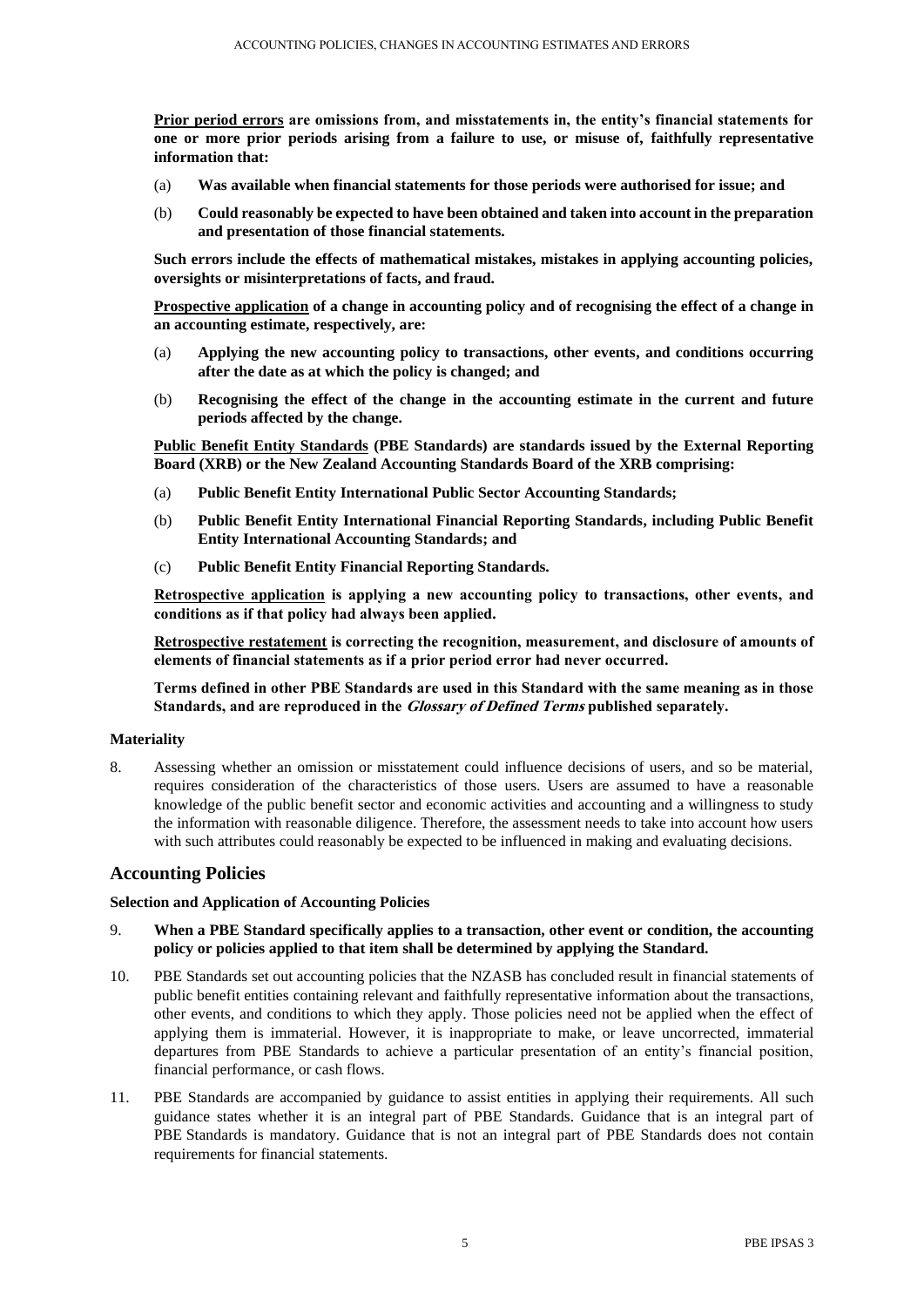- 12. **In the absence of a PBE Standard that specifically applies to a transaction, other event, or condition, management shall use its judgement in developing and applying an accounting policy that results in information that is relevant to the accountability and decision-making needs of users, faithfully represents the financial position, financial performance, and cash flows of the entity, meets the qualitative characteristics of understandability, timeliness, comparability, and verifiability and takes account of the constraints on information included in general purpose financial reports and the balance between the qualitative characteristics.**
- 13. [Deleted by IPSASB]
- 14. **In making the judgement, described in paragraph 12, management shall refer to, and consider the applicability of, the following sources in the following order:**
	- (a) **The requirements in PBE Standards dealing with similar and related issues; and**
	- (b) **The definitions, recognition and measurement criteria for assets, liabilities, revenue and expenses described in the** *Public Benefit Entities' Conceptual Framework***.**
- 15. **In making the judgement described in paragraph 12, management may also consider (a) the most recent pronouncements of other standard-setting bodies, and (b) accepted practices for public benefit entities or in the absence of such practices accepted practices for for-profit entities, but only to the extent that these do not conflict with the sources in paragraph 14. Examples of such pronouncements include pronouncements of the IASB, including IFRSs, and Interpretations issued by the IASB's IFRS Interpretations Committee (IFRIC) or the former Standing Interpretations Committee (SIC).**

## **Consistency of Accounting Policies**

16. **An entity shall select and apply its accounting policies consistently for similar transactions, other events, and conditions, unless a PBE Standard specifically requires or permits categorisation of items for which different policies may be appropriate. If a PBE Standard requires or permits such categorisation, an appropriate accounting policy shall be selected and applied consistently to each category.**

## **Changes in Accounting Policies**

- <span id="page-5-0"></span>17. **An entity shall change an accounting policy only if the change:** 
	- (a) **Is required by a PBE Standard; or**
	- (b) **Results in the financial statements providing faithfully representative and more relevant information about the effects of transactions, other events, and conditions on the entity's financial position, financial performance, or cash flows.**
- 18. Users of financial statements need to be able to compare the financial statements of an entity over time to identify trends in its financial position, performance, and cash flows. Therefore, the same accounting policies are applied within each period and from one period to the next, unless a change in accounting policy meets one of the criteria in paragraph [17.](#page-5-0)
- 19–20. [Not used]
- 21. **The following are not changes in accounting policies:**
	- (a) **The application of an accounting policy for transactions, other events or conditions that differ in substance from those previously occurring; and**
	- (b) **The application of a new accounting policy for transactions, other events, or conditions that did not occur previously or that were immaterial.**
- <span id="page-5-1"></span>22. **The initial application of a policy to revalue assets in accordance with PBE IPSAS 17** *Property, Plant and Equipment***, or PBE IPSAS 31** *Intangible Assets***, is a change in accounting policy to be dealt with as a revaluation in accordance with PBE IPSAS 17 or PBE IPSAS 31, rather than in accordance with this Standard.**
- 23. Paragraphs [24](#page-6-0)−36 do not apply to the change in accounting policy described in paragraph [22.](#page-5-1)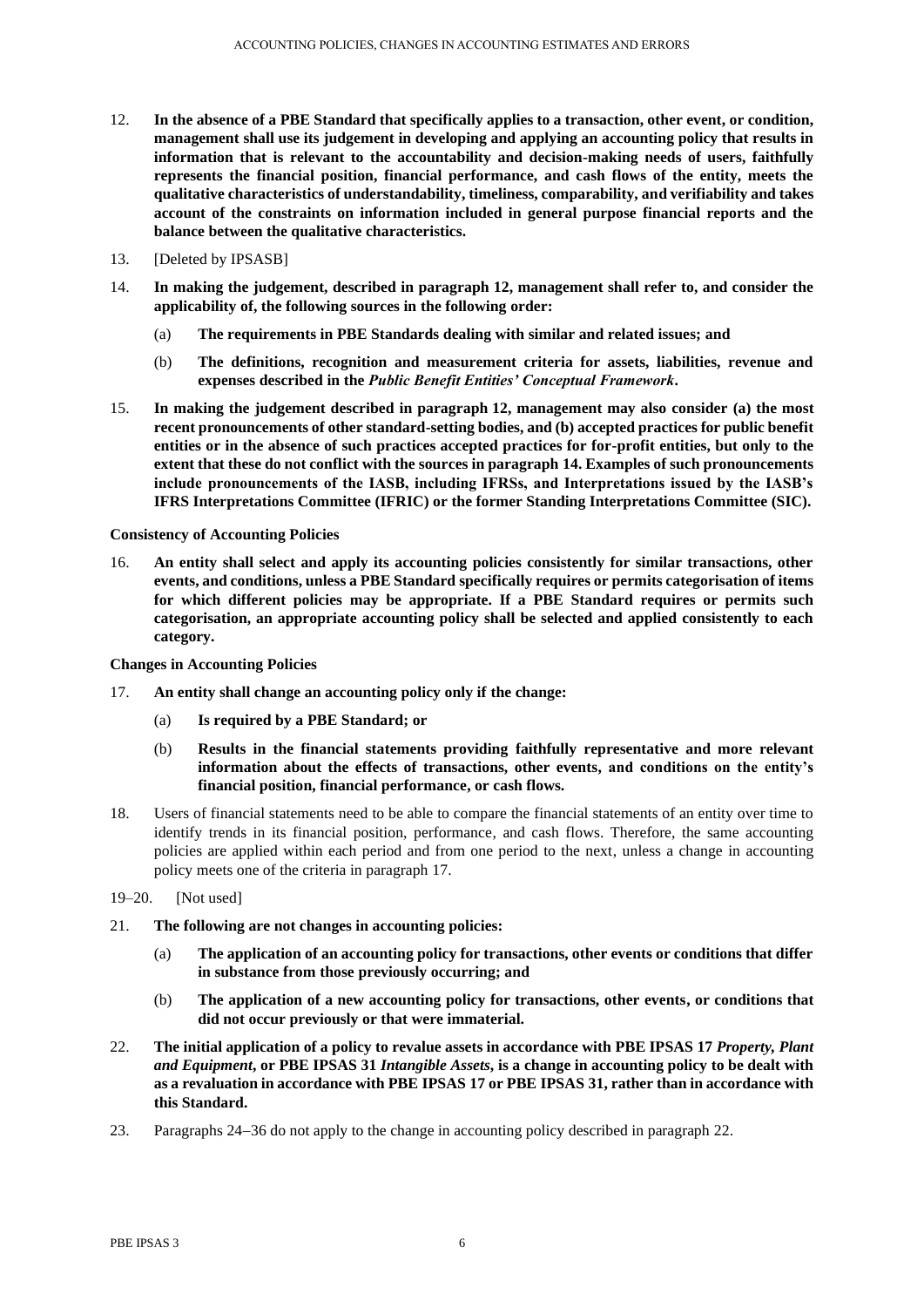### *Applying Changes in Accounting Policies*

- <span id="page-6-0"></span>24. **Subject to paragraph [28:](#page-6-1)**
	- (a) **An entity shall account for a change in accounting policy resulting from the initial application of a PBE Standard in accordance with the specific transitional provisions, if any, in that Standard; and**
	- (b) **When an entity changes an accounting policy upon initial application of a PBE Standard that does not include specific transitional provisions applying to that change, or changes an accounting policy voluntarily, it shall apply the change retrospectively.**
- 25. For the purpose of this Standard, early application of a Standard is not a voluntary change in accounting policy.
- 26. In the absence of a PBE Standard that specifically applies to a transaction, other event, or condition, management may, in accordance with paragraph 15, apply an accounting policy from (a) the most recent pronouncements of other standard-setting bodies, and (b) accepted practices for public benefit entities, or in the absence of such practices accepted practices for for-profit entities , but only to the extent that these are consistent with paragraph 15. Examples of such pronouncements include standards and interpretations issued by the International Accounting Standards Board. If, following an amendment of such a pronouncement, the entity chooses to change an accounting policy, that change is accounted for and disclosed as a voluntary change in accounting policy.

## **Retrospective Application**

27. **Subject to paragraph [28,](#page-6-1) when a change in accounting policy is applied retrospectively in accordance with paragraph [24\(](#page-6-0)a) or (b), the entity shall adjust the opening balance of each affected component of net assets/equity for the earliest period presented, and the other comparative amounts disclosed for each prior period presented as if the new accounting policy had always been applied.**

**Limitations on Retrospective Application**

- <span id="page-6-1"></span>28. **When retrospective application is required by paragraph [24\(](#page-6-0)a) or (b), a change in accounting policy shall be applied retrospectively, except to the extent that it is impracticable to determine either the period-specific effects or the cumulative effect of the change.**
- 29. **When it is impracticable to determine the period-specific effects of changing an accounting policy on comparative information for one or more prior periods presented, the entity shall apply the new accounting policy to the carrying amounts of assets and liabilities as at the beginning of the earliest period for which retrospective application is practicable, which may be the current period, and shall make a corresponding adjustment to the opening balance of each affected component of net assets/equity for that period.**
- <span id="page-6-2"></span>30. **When it is impracticable to determine the cumulative effect, at the beginning of the current period, of applying a new accounting policy to all prior periods, the entity shall adjust the comparative information to apply the new accounting policy prospectively from the earliest date practicable.**
- 31. When an entity applies a new accounting policy retrospectively, it applies the new accounting policy to comparative information for prior periods as far back as is practicable. Retrospective application to a prior period is not practicable unless it is practicable to determine the cumulative effect on the amounts in both the opening and closing statement of financial positions for that period. The amount of the resulting adjustment relating to periods before those presented in the financial statements is made to the opening balance of each affected component of net assets/equity of the earliest prior period presented. Usually the adjustment is made to accumulated comprehensive revenue and expense. However, the adjustment may be made to another component of net assets/equity (for example, to comply with a PBE Standard). Any other information about prior periods, such as historical summaries of financial data, is also adjusted as far back as is practicable.
- 32. When it is impracticable for an entity to apply a new accounting policy retrospectively, because it cannot determine the cumulative effect of applying the policy to all prior periods, the entity, in accordance with paragraph [30,](#page-6-2) applies the new policy prospectively from the start of the earliest period practicable. It therefore disregards the portion of the cumulative adjustment to assets, liabilities, and net assets/equity arising before that date. Changing an accounting policy is permitted even if it is impracticable to apply the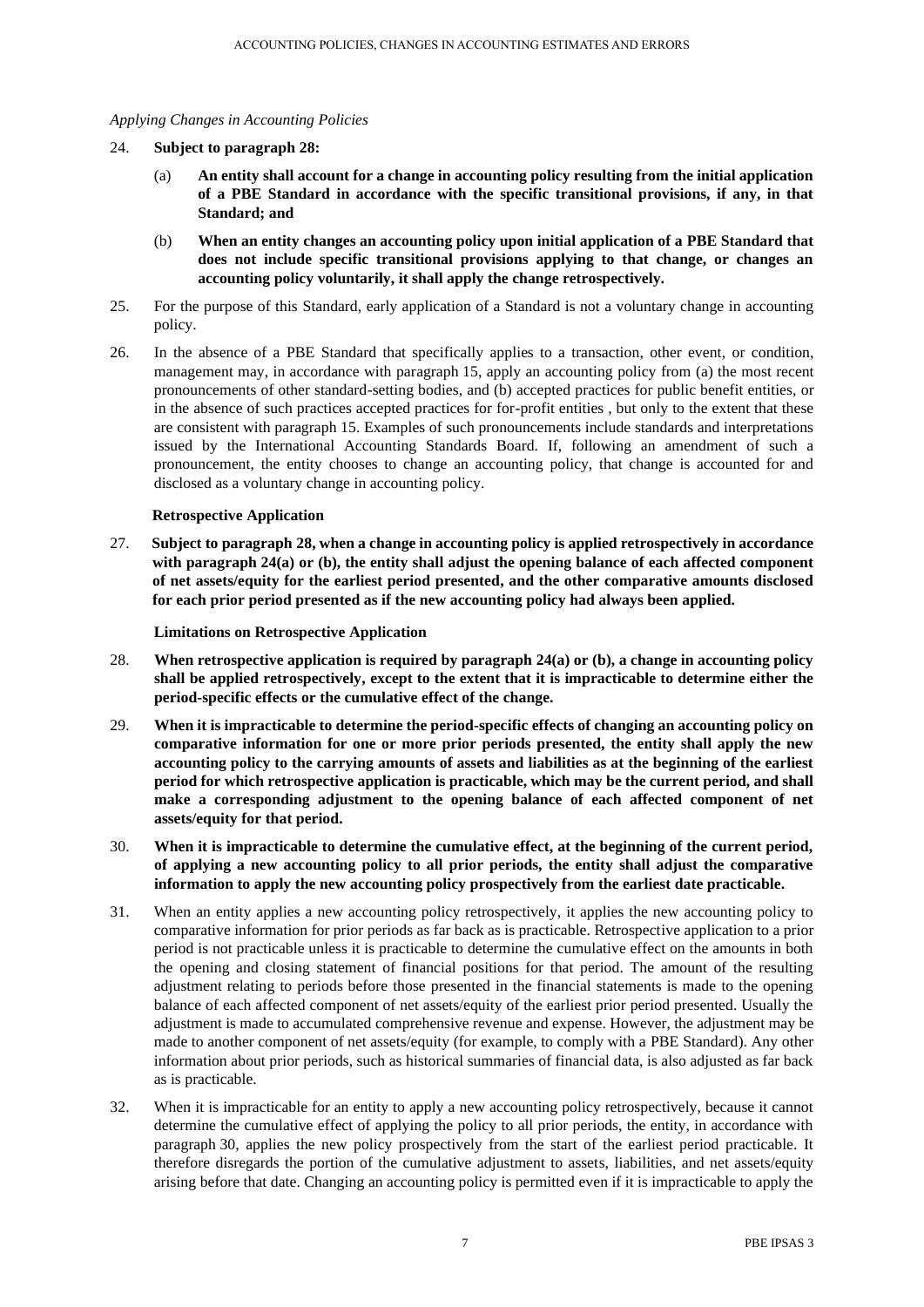policy prospectively for any prior period. Paragraphs [55](#page-10-0)−[58](#page-10-1) provide guidance when it is impracticable to apply a new accounting policy to one or more prior periods.

#### *Disclosure*

- 33. **When initial application of a PBE Standard (a) has an effect on the current period or any prior period, (b) would have such an effect, except that it is impracticable to determine the amount of the adjustment, or (c) might have an effect on future periods, an entity shall disclose:**
	- (a) **The title of the Standard;**
	- \*(b) **When applicable, that the change in accounting policy is made in accordance with its transitional provisions;**
	- (c) **The nature of the change in accounting policy;**
	- \*(d) **When applicable, a description of the transitional provisions;**
	- \*(e) **When applicable, the transitional provisions that might have an effect on future periods;**
	- (f) **For the current period and each prior period presented, to the extent practicable, the amount of the adjustment for each financial statement line item affected;**
	- (g) **The amount of the adjustment relating to periods before those presented, to the extent practicable; and**
	- \*(h) **If retrospective application required by paragraph [24\(](#page-6-0)a) or (b) is impracticable for a particular prior period, or for periods before those presented, the circumstances that led to the existence of that condition and a description of how and from when the change in accounting policy has been applied.**

**Financial statements of subsequent periods need not repeat these disclosures.**

- RDR 33.1 **A Tier 2 entity shall disclose an explanation if it is impracticable to determine the amounts required to be disclosed by paragraphs 33(f) or 33(g).**
- 34. **When a voluntary change in accounting policy (a) has an effect on the current period or any prior period, (b) would have an effect on that period, except that it is impracticable to determine the amount of the adjustment, or (c) might have an effect on future periods, an entity shall disclose:**
	- (a) **The nature of the change in accounting policy;**
	- (b) **The reasons why applying the new accounting policy provides faithfully representative and more relevant information;**
	- (c) **For the current period and each prior period presented, to the extent practicable, the amount of the adjustment for each financial statement line item affected;**
	- (d) **The amount of the adjustment relating to periods before those presented, to the extent practicable; and**
	- (e) **If retrospective application is impracticable for a particular prior period, or for periods before those presented, the circumstances that led to the existence of that condition and a description of how and from when the change in accounting policy has been applied.**

**Financial statements of subsequent periods need not repeat these disclosures.**

- \*35. **When an entity has not applied a new PBE Standard that has been issued but is not yet effective, the entity shall disclose:**
	- (a) **This fact; and**
	- (b) **Known or reasonably estimable information relevant to assessing the possible impact that application of the new Standard will have on the entity's financial statements in the period of initial application.**
- \*36. In complying with paragraph 35, an entity considers disclosing:
	- (a) The title of the new PBE Standard;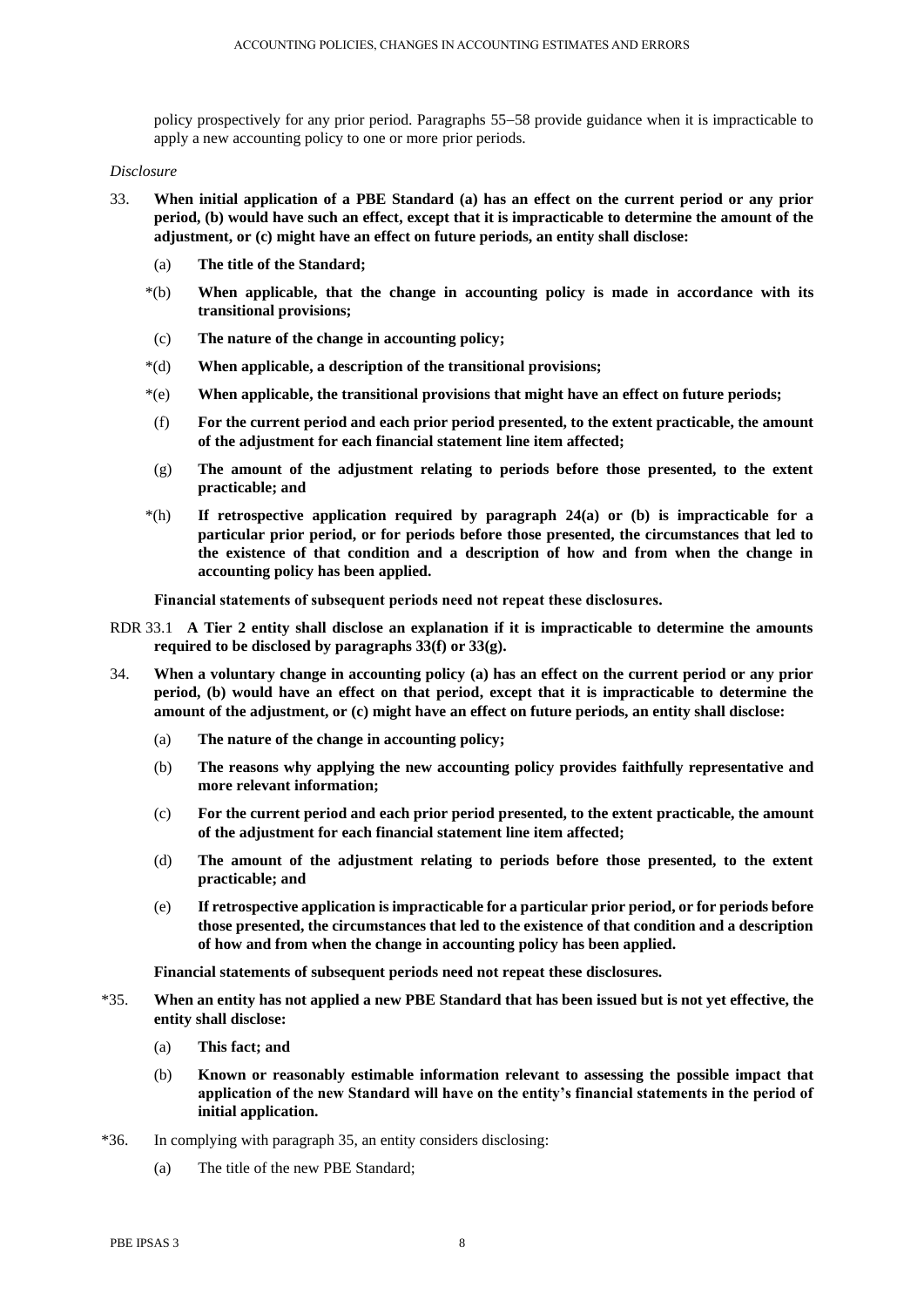- (b) The nature of the impending change or changes in accounting policy;
- (c) The date by which application of the Standard is required;
- (d) The date as at which it plans to apply the Standard initially; and
- (e) Either:
	- (i) A discussion of the impact that initial application of the Standard is expected to have on the entity's financial statements; or
	- (ii) If that impact is not known or reasonably estimable, a statement to that effect.

## **Changes in Accounting Estimates**

- 37. As a result of the uncertainties inherent in delivering services, conducting trading, or other activities, many items in financial statements cannot be measured with precision but can only be estimated. Estimation involves judgements based on the latest available, reliable information. For example, estimates may be required of:
	- (a) Tax revenue due to government;
	- (b) Bad debts;
	- (c) Inventory obsolescence;
	- (d) The fair value of financial assets or financial liabilities;
	- (e) The useful lives of, or expected pattern of consumption of future economic benefits or service potential embodied in, depreciable assets, or the percentage completion of road construction; and
	- (f) Warranty obligations.
- 37.1. In addition to a number of the above, estimates in the not-for-profit sector may be required of:
	- (a) The fair value of donated goods and services; and
	- (b) The fair value of bequests.
- 38. The use of reasonable estimates is an essential part of the preparation of financial statements and does not undermine their reliability. $\frac{1}{1}$
- 39. An estimate may need revision if changes occur in the circumstances on which the estimate was based or as a result of new information or more experience. By its nature, the revision of an estimate does not relate to prior periods and is not the correction of an error.
- 40. A change in the measurement basis applied is a change in an accounting policy, and is not a change in an accounting estimate. When it is difficult to distinguish a change in an accounting policy from a change in an accounting estimate, the change is treated as a change in an accounting estimate.
- 41. **The effect of a change in an accounting estimate, other than a change to which paragrap[h 42](#page-8-0) applies, shall be recognised prospectively by including it in surplus or deficit in:**
	- (a) **The period of the change, if the change affects the period only; or**
	- (b) **The period of the change and future periods, if the change affects both.**
- <span id="page-8-0"></span>42. **To the extent that a change in an accounting estimate gives rise to changes in assets and liabilities, or relates to an item of net assets/equity, it shall be recognised by adjusting the carrying amount of the related asset, liability, or net assets/equity item in the period of change.**
- 43. Prospective recognition of the effect of a change in an accounting estimate means that the change is applied to transactions, other events, and conditions from the date of the change in estimate. A change in an accounting estimate may affect only the current period's surplus or deficit, or the surplus or deficit of both the current period and future periods. For example, a change in the estimate of the amount of bad debts

<sup>1</sup> Information that is reliable is free from material error and bias, and can be depended on by users to faithfully represent that which it purports to represent or could reasonably be expected to represent. Paragraph BC10 of PBE IPSAS 1 *Presentation of Financial Reports* discusses the transitional approach to the explanation of reliability.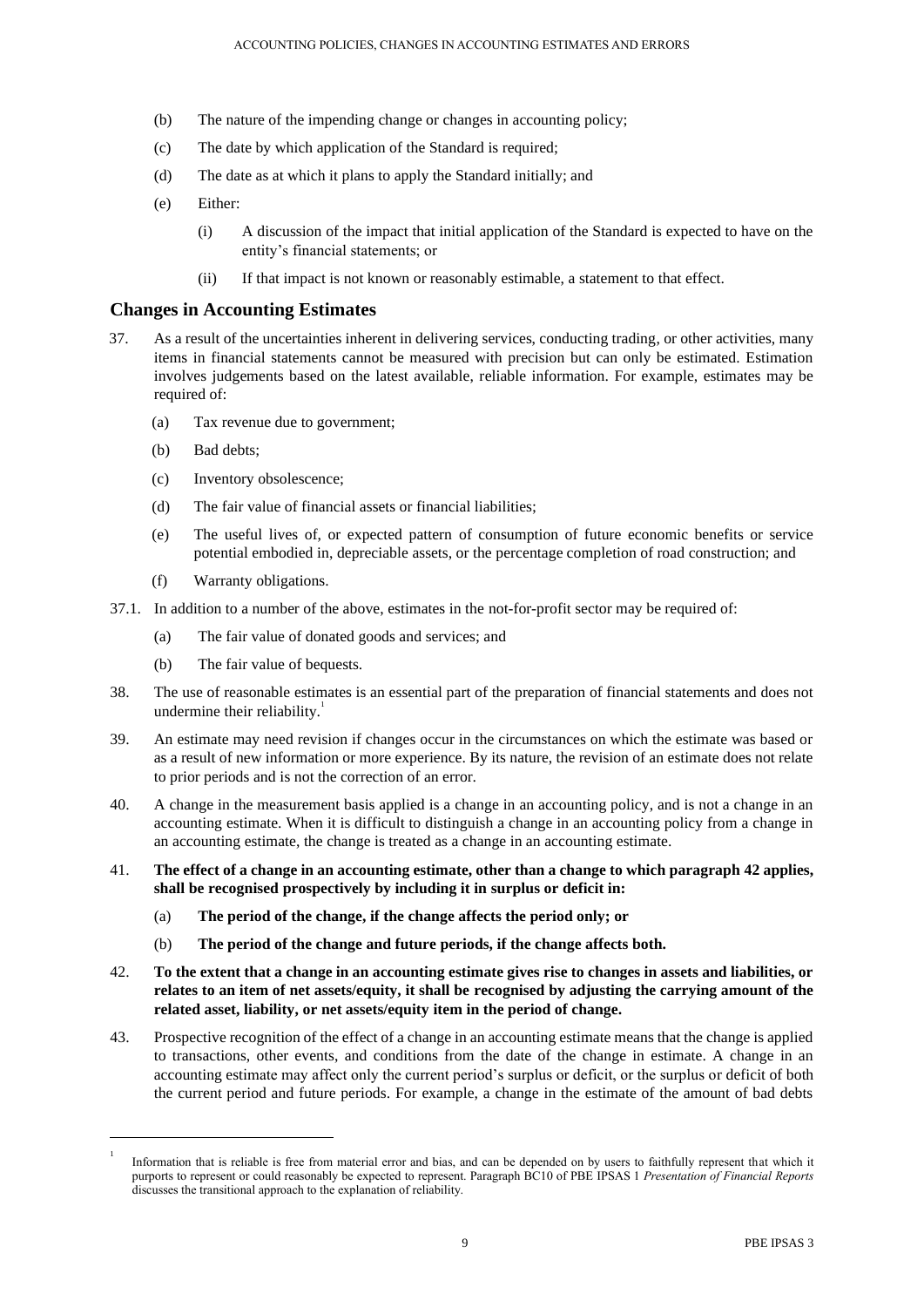affects only the current period's surplus or deficit, and therefore is recognised in the current period. However, a change in the estimated useful life of, or the expected pattern of consumption of economic benefits or service potential embodied in, a depreciable asset affects the depreciation expense for the current period and for each future period during the asset's remaining useful life. In both cases, the effect of the change relating to the current period is recognised as revenue or expense in the current period. The effect, if any, on future periods is recognised in future periods.

## **Disclosure**

- 44. **An entity shall disclose the nature and amount of a change in an accounting estimate that has an effect in the current period or is expected to have an effect on future periods, except for the disclosure of the effect on future periods when it is impracticable to estimate that effect.**
- \*45. **If the amount of the effect in future periods is not disclosed because estimating it is impracticable, the entity shall disclose that fact.**

## **Errors**

- 46. Errors can arise in respect of the recognition, measurement, presentation, or disclosure of elements of financial statements. Financial statements do not comply with PBE Standards if they contain either material errors, or immaterial errors made intentionally to achieve a particular presentation of an entity's financial position, financial performance, or cash flows. Potential current period errors discovered in that period are corrected before the financial statements are authorised for issue. However, material errors are sometimes not discovered until a subsequent period, and these prior period errors are corrected in the comparative information presented in the financial statements for that subsequent period (see paragraphs [47](#page-9-0)−52).
- <span id="page-9-0"></span>47. **Subject to paragraph [48,](#page-9-1) an entity shall correct material prior period errors retrospectively in the first set of financial statements authorised for issue after their discovery by:**
	- (a) **Restating the comparative amounts for prior period(s) presented in which the error occurred; or**
	- (b) **If the error occurred before the earliest prior period presented, restating the opening balances of assets, liabilities and net assets/equity for the earliest prior period presented.**

## **Limitations on Retrospective Restatement**

- <span id="page-9-1"></span>48. **A prior period error shall be corrected by retrospective restatement, except to the extent that it is impracticable to determine either the period-specific effects or the cumulative effect of the error.**
- 49. **When it is impracticable to determine the period-specific effects of an error on comparative information for one or more prior periods presented, the entity shall restate the opening balances of assets, liabilities, and net assets/equity for the earliest period for which retrospective restatement is practicable (which may be the current period).**
- <span id="page-9-2"></span>50. **When it is impracticable to determine the cumulative effect, at the beginning of the current period, of an error on all prior periods, the entity shall restate the comparative information to correct the error prospectively from the earliest date practicable.**
- 51. The correction of a prior period error is excluded from surplus or deficit for the period in which the error is discovered. Any information presented about prior periods, including historical summaries of financial data, is also restated as far back as is practicable.
- 52. When it is impracticable to determine the amount of an error (e.g., a mistake in applying an accounting policy) for all prior periods, the entity, in accordance with paragraph [50,](#page-9-2) restates the comparative information prospectively from the earliest date practicable. It therefore disregards the portion of the cumulative restatement of assets, liabilities, and net assets/equity arising before that date. Paragraphs [55](#page-10-0)−[58](#page-10-1) provide guidance on when it is impracticable to correct an error for one or more prior periods.
- 53. Corrections of errors are distinguished from changes in accounting estimates. Accounting estimates by their nature are approximations that may need revision as additional information becomes known. For example, the gain or loss recognised on the outcome of a contingency is not the correction of an error.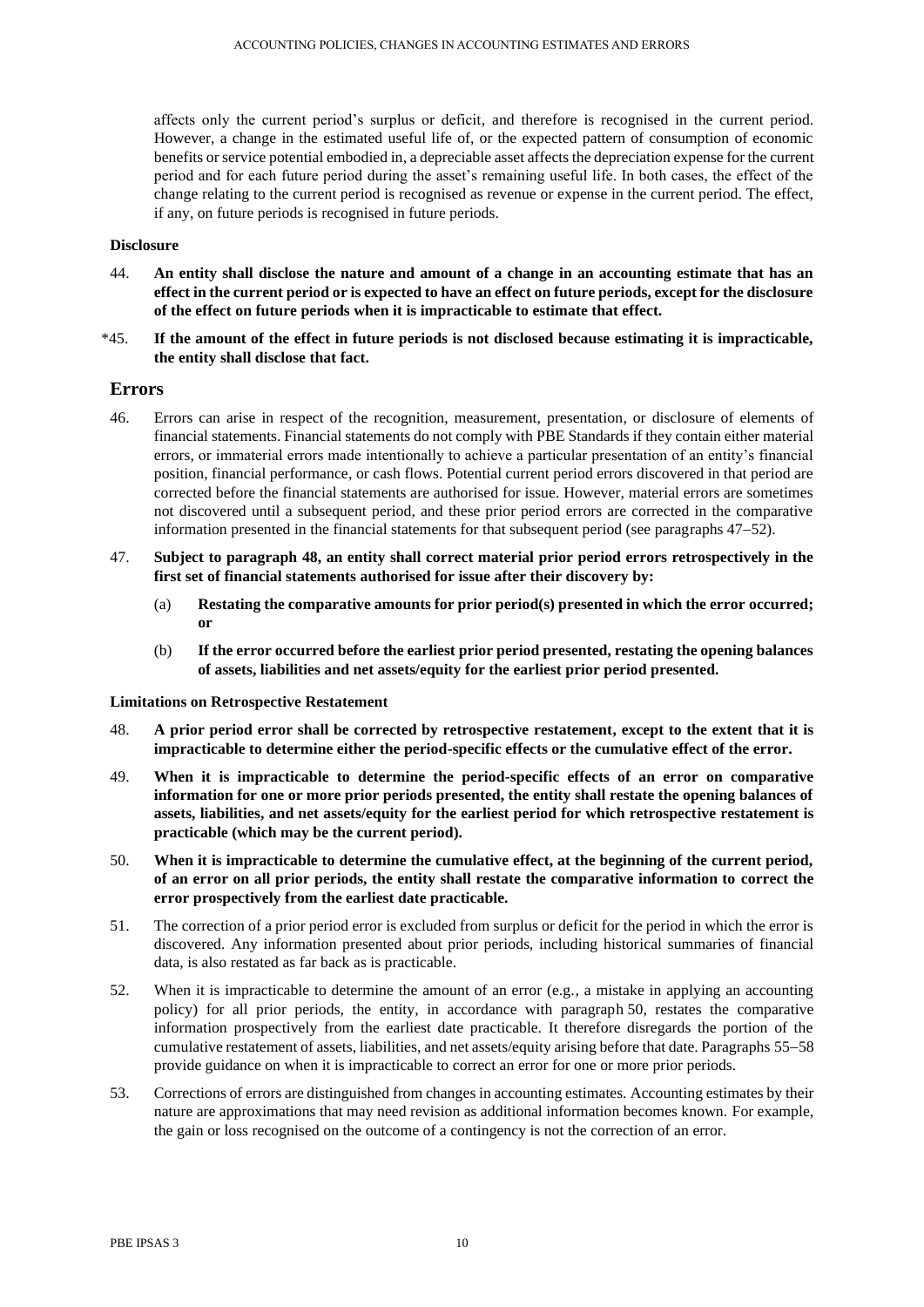### **Disclosure of Prior Period Errors**

- 54. **In applying paragraph [47,](#page-9-0) an entity shall disclose the following:**
	- (a) **The nature of the prior period error;**
	- (b) **For each prior period presented, to the extent practicable, the amount of the correction for each financial statement line item affected;**
	- (c) **The amount of the correction at the beginning of the earliest prior period presented; and**
	- (d) **If retrospective restatement is impracticable for a particular prior period, the circumstances that led to the existence of that condition and a description of how and from when the error has been corrected.**

**Financial statements of subsequent periods need not repeat these disclosures.**

## **Impracticability in Respect of Retrospective Application and Retrospective Restatement**

- <span id="page-10-0"></span>55. In some circumstances, it is impracticable to adjust comparative information for one or more prior periods to achieve comparability with the current period. For example, data may not have been collected in the prior period(s) in a way that allows either retrospective application of a new accounting policy (including, for the purpose of paragraphs [56](#page-10-2)−[58,](#page-10-1) its prospective application to prior periods) or retrospective restatement to correct a prior period error, and it may be impracticable to re-create the information.
- <span id="page-10-2"></span>56. It is frequently necessary to make estimates in applying an accounting policy to elements of financial statements recognised or disclosed in respect of transactions, other events, or conditions. Estimation is inherently subjective, and estimates may be developed after the reporting date. Developing estimates is potentially more difficult when retrospectively applying an accounting policy or making a retrospective restatement to correct a prior period error, because of the longer period of time that might have passed since the affected transaction, other event, or condition occurred. However, the objective of estimates related to prior periods remains the same as for estimates made in the current period, namely, for the estimate to reflect the circumstances that existed when the transaction, other event, or condition occurred.
- 57. Therefore, retrospectively applying a new accounting policy or correcting a prior period error requires distinguishing information that:
	- (a) Provides evidence of circumstances that existed on the date(s) as at which the transaction, other event, or condition occurred; and
	- (b) Would have been available when the financial statements for that prior period were authorised for issue.

from other information. For some types of estimates (e.g., an estimate of fair value not based on an observable price or observable inputs), it is impracticable to distinguish these types of information. When retrospective application or retrospective restatement would require making a significant estimate for which it is impossible to distinguish these two types of information, it is impracticable to apply the new accounting policy or correct the prior period error retrospectively.

<span id="page-10-1"></span>58. Hindsight should not be used when applying a new accounting policy to, or correcting amounts for, a prior period, either in making assumptions about what management's intentions would have been in a prior period or estimating the amounts recognised, measured, or disclosed in a prior period. For example, when an entity corrects a prior period error in classifying a building as an investment property (the building was previously classified as property, plant and equipment), it does not change the basis of classification for that period, if management decided later to use that building as an owner-occupied office building. In addition, when an entity corrects a prior period error in calculating its liability for provision of cleaning costs of pollution resulting from its operations in accordance with PBE IPSAS 19 *Provisions, Contingent Liabilities and Contingent Assets*, it disregards information about an unusually large oil leak from a ship during the next period that became available after the financial statements for the prior period were authorised for issue. The fact that significant estimates are frequently required when amending comparative information presented for prior periods does not prevent reliable adjustment or correction of the comparative information.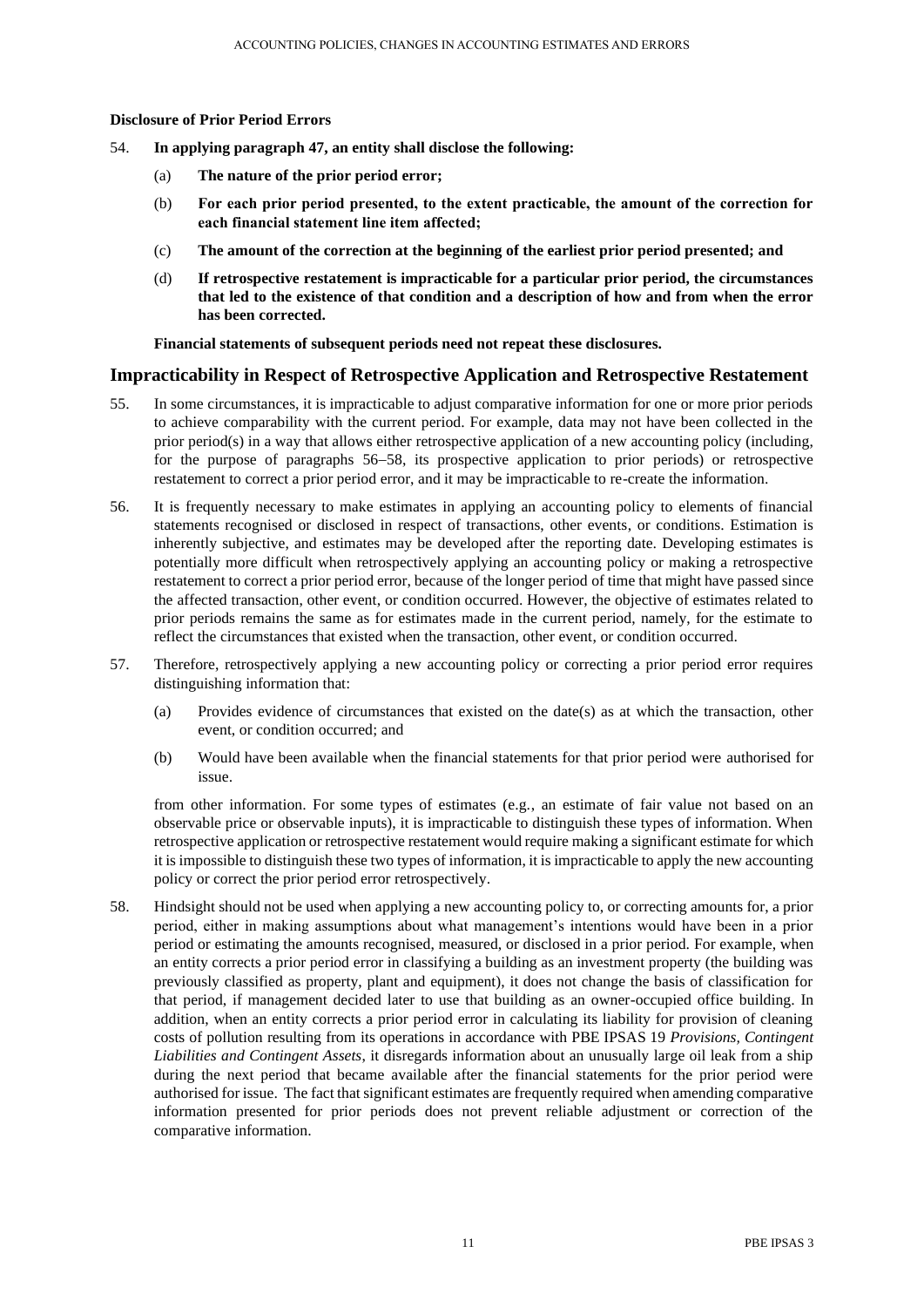## **Effective Date**

59–60. [Not used]

- 60.1 **A public benefit entity shall apply this Standard for annual financial statements covering periods beginning on or after 1 April 2015. Earlier application is permitted for not-for-profit public benefit entities as long as the full suite of PBE Standards is applied at the same time.**
- 60.2 *Amendments to PBE Standards and Authoritative Notice as a Consequence of XRB A1 and Other Amendments***, issued in December 2015, amended paragraph 7. An entity shall apply that amendment for annual financial statements covering periods beginning on or after 1 January 2016. Earlier application is permitted.**
- 60.3 *2016 Omnibus Amendments to PBE Standards***, issued in January 2017, amended the objective paragraph, paragraphs 7, 10, 12, 14, 15, 17 and 34, added a footnote to paragraph 38 and deleted paragraph 13. An entity shall apply those amendments for annual financial statements covering periods beginning on or after 1 January 2017.**

## **Withdrawal and Replacement of PBE IPSAS 3 (May 2013)**

61. This Standard, when applied, supersedes PBE IPSAS 3 *Accounting Policies, Changes in Accounting Estimates and Errors* issued in May 2013.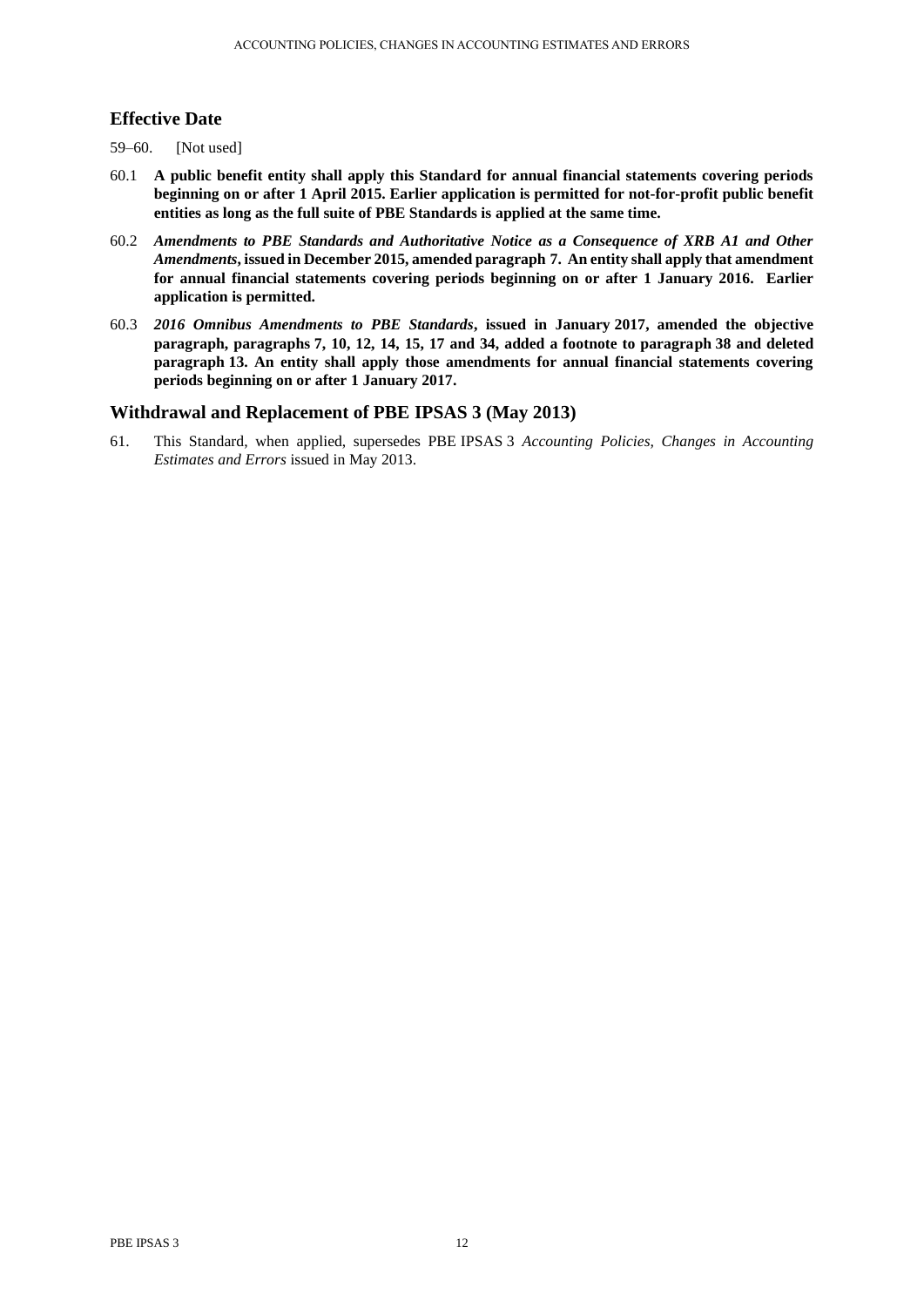## **Basis for Conclusions**

*This Basis for Conclusions accompanies, but is not part of, PBE IPSAS 3.*

BC1. The New Zealand Accounting Standards Board (NZASB) has modified IPSAS 3 *Accounting Policies, Changes in Accounting Estimates and Errors* for application by Tier 1 and Tier 2 public benefit entities. Where applicable, disclosure concessions have been identified for Tier 2 entities and the language generalised for use by public benefit entities. The NZASB considered that the requirements of IPSAS 3 are generally appropriate for application by public benefit entities.

### **Interpretations and Integral Guidance**

- BC2. In developing the suite of PBE Standards the NZASB noted that there are a number of pronouncements within NZ IFRSs that have no IPSAS equivalent (for example, a number of interpretations have not been incorporated into IPSASs). The NZASB noted that the IPSASB, in developing an IPSAS, considers relevant interpretations at the time and, where appropriate, incorporates them in the IPSAS (for example, by way of guidance integral to the IPSAS).
- BC3. The NZASB agreed that, in developing PBE Standards, it would incorporate, as integral application guidance, any interpretations which, if omitted, would lead to different recognition and/or measurement of the elements. The NZASB considered that it would be inappropriate to require entities to change their accounting policies on adoption of PBE Standards as a result of such omissions.

### **First-time Adoption of PBE Standards**

BC4. The NZASB agreed to develop a separate standard to establish requirements and concessions for the firsttime adoption of PBE Standards. In developing PBE FRS 46 *First-time Adoption of PBE Standards by Entities Previously Applying NZ IFRS*, the NZASB decided that a change from one basis of accounting to another basis of accounting (for example, from NZ IFRSs to PBE Standards) is not a change in accounting policy to which PBE IPSAS 3 applies.<sup>2</sup>

### **2016 Omnibus Amendments to PBE Standards**

BC5. The NZASB issued the *Public Benefit Entities' Conceptual Framework* (PBE Conceptual Framework) in May 2016. The PBE Conceptual Framework is based on the IPSASB's *Conceptual Framework for General Purpose Financial Reporting by Public Sector Entities* (the IPSASB's Conceptual Framework). The NZASB noted that following the finalisation of its Conceptual Framework the IPSASB subsequently amended a number of IPSASs. *Improvement to IPSASs 2015* amended IPSASs to reflect the first four chapters of the IPSASB's Conceptual Framework. Chapters 1–4 address the role and authority of a conceptual framework, the objectives of general purpose financial reporting, users of general purpose financial reports, the qualitative characteristics and the constraints on information in general purpose financial reports, and the key characteristics of a reporting entity. The NZASB agreed to make equivalent amendments to PBE Standards and did so in the *2016 Omnibus Amendments to PBE Standards*.

<sup>2</sup> PBE FRS 46 was subsequently withdrawn – see *Withdrawal of PBE FRS 46* (Amendments to PBE FRS 47) issued in February 2020.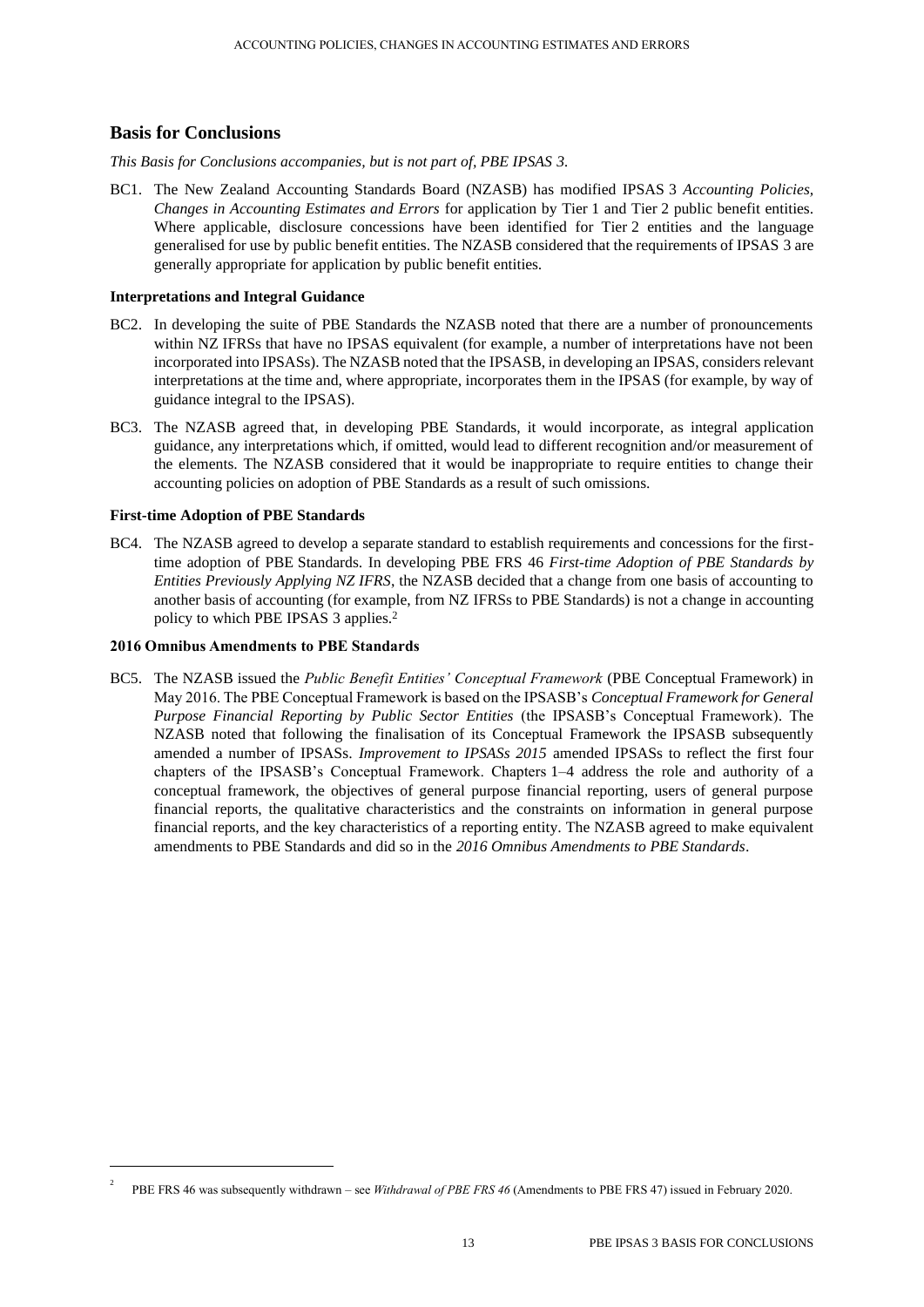## **Implementation Guidance**

*This guidance accompanies, but is not part of, PBE IPSAS 3.*

#### **Retrospective Restatement of Errors**

- IG1. During 20X2, entity A discovered that revenue X was incorrect. Revenue X of CU<sup>3</sup>6,500 that should have been recognised in 20X1 was incorrectly omitted from 20X1 and recognised as revenue in 20X2.
- IG2. The entity's accounting records for 20X2 show revenue X of CU60,000 (including the CU6,500 revenue X that should have been recognised in opening balances), and expenses of CU86,500.
- IG3. In 20X1, the entity reported:

|                                         | <b>CU</b> |
|-----------------------------------------|-----------|
| Revenue X                               | 34,000    |
| Revenue Y                               | 3,000     |
| Other operating revenue                 | 30,000    |
| Total revenue                           | 67,000    |
| <b>Expenses</b>                         | (60,000)  |
| Total comprehensive revenue and expense | 7,000     |
|                                         |           |

- IG4. 20X1 opening accumulated comprehensive revenue and expense was CU20,000, and closing accumulated comprehensive revenue and expense was CU27,000.
- IG5. The entity had no other revenue or expenses.
- IG6. The entity had CU5,000 of reserves throughout, and no other components of net assets/equity except for accumulated comprehensive revenue and expense.

#### **Entity A Statement of Comprehensive Revenue and Expense**

|                                         | 20X2      | (restated) 20X1 |
|-----------------------------------------|-----------|-----------------|
|                                         | <b>CU</b> | <b>CU</b>       |
| Revenue X                               | 53,500    | 40,500          |
| Revenue Y                               | 4,000     | 3,000           |
| Other operating revenue                 | 40,000    | 30,000          |
| Total revenue                           | 97,500    | 73,500          |
| Expenses                                | (86,500)  | (60,000)        |
| Total comprehensive revenue and expense | 11,000    | 13,500          |

#### **Entity A Statement of Changes in Net Assets/Equity**

|                                                                                       | Reserves <sup>4</sup> | Accumulated<br>comprehensive<br>revenue and expense | Total     |
|---------------------------------------------------------------------------------------|-----------------------|-----------------------------------------------------|-----------|
|                                                                                       | <b>CU</b>             | CU                                                  | <b>CU</b> |
| Balance at 31 December 20X0                                                           | 5.000                 | 20,000                                              | 25,000    |
| Comprehensive revenue and expense for the year ended<br>December 31, 20X1 as restated |                       | 13.500                                              | 13.500    |
| Balance at 31 December 20X1                                                           | 5.000                 | 33,500                                              | 38,500    |
| Comprehensive revenue and expense for the year ended<br>31 December 20X2              |                       | 11.000                                              | 11.000    |
| Balance at 31 December 20X2                                                           | 5.000                 | 44.500                                              | 49.500    |

<sup>3</sup> In these examples, monetary amounts are denominated in "currency units" (CU).

<sup>4</sup> Disclosed by major class.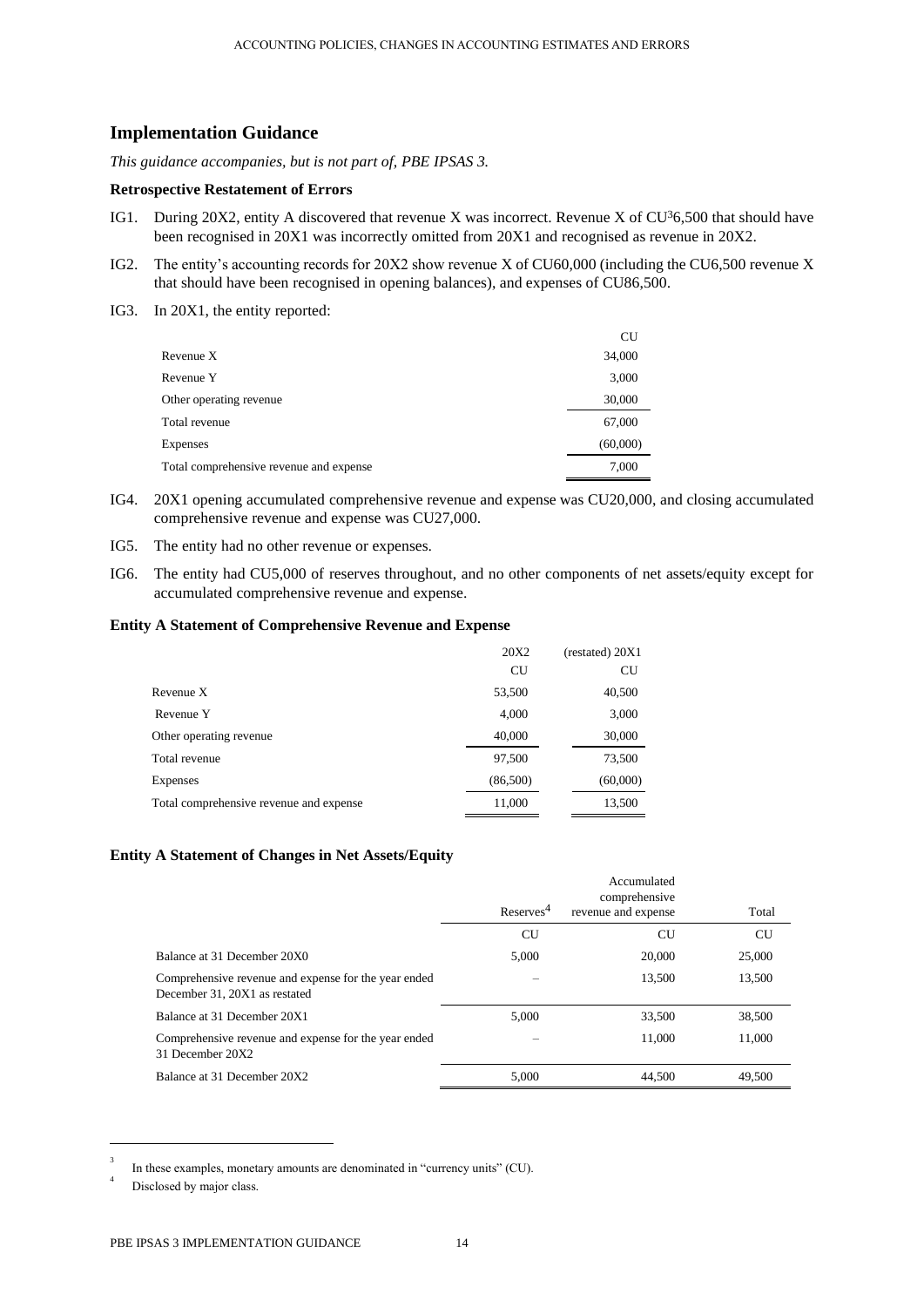### *Extracts from Notes to the Financial Statements*

1. Revenue X of CU6,500 was incorrectly omitted from the financial statements of 20X1. The financial statements of 20X1 have been restated to correct this error. The effect of the restatement on those financial statements is summarised below. There is no effect in 20X2.

|                                               | Effect on<br>20X1 |
|-----------------------------------------------|-------------------|
|                                               | <b>CU</b>         |
| Increase revenue                              | 6,500             |
| Increase in comprehensive revenue and expense | 6,500             |
|                                               |                   |
| Increase in debtors                           | 6,500             |
| Increase in reserves                          | 6,500             |

### **Change in Accounting Policy with Retrospective Application**

- IG7. During 20X2, entity B changed its accounting policy for the treatment of borrowing costs that are directly attributable to the acquisition of a hydro-electric power station that is under construction. In previous periods, the entity had capitalised such costs. The entity has now decided to expense, rather than capitalise them. Management judges that the new policy is preferable, because it results in a more transparent treatment of finance costs and is consistent with local industry practice, making the entity's financial statements more comparable.
- IG8. The entity capitalised borrowing costs incurred of CU2,600 during 20X1 and CU5,200 in periods prior to 20X1. All borrowing costs incurred in previous years with respect to the acquisition of the power station were capitalised.
- IG9. The accounting records for 20X2 show surplus before interest of CU30,000; and interest expense of CU3,000 (which relates only to 20X2).
- IG10. The entity has not recognised any depreciation on the power station because it is not yet in use.
- IG11. In 20X1, the entity reported:

|                                         | CU     |
|-----------------------------------------|--------|
| Surplus before interest                 | 18,000 |
| Interest expense                        |        |
| Total comprehensive revenue and expense | 18,000 |

- IG12. 20X1 opening accumulated comprehensive revenue and expense was CU20,000 and closing accumulated comprehensive revenue and expense was CU38,000.
- IG13. The entity had CU10,000 of reserves throughout, and no other components of net assets/equity except for accumulated comprehensive revenue and expense.

#### **Entity B Statement of Comprehensive Revenue and Expense**

|                                         | 20X2    | (restated) 20X1 |
|-----------------------------------------|---------|-----------------|
|                                         | CU      | CU              |
| Surplus before interest                 | 30,000  | 18,000          |
| Interest expense                        | (3.000) | (2,600)         |
| Total comprehensive revenue and expense | 27,000  | 15.400          |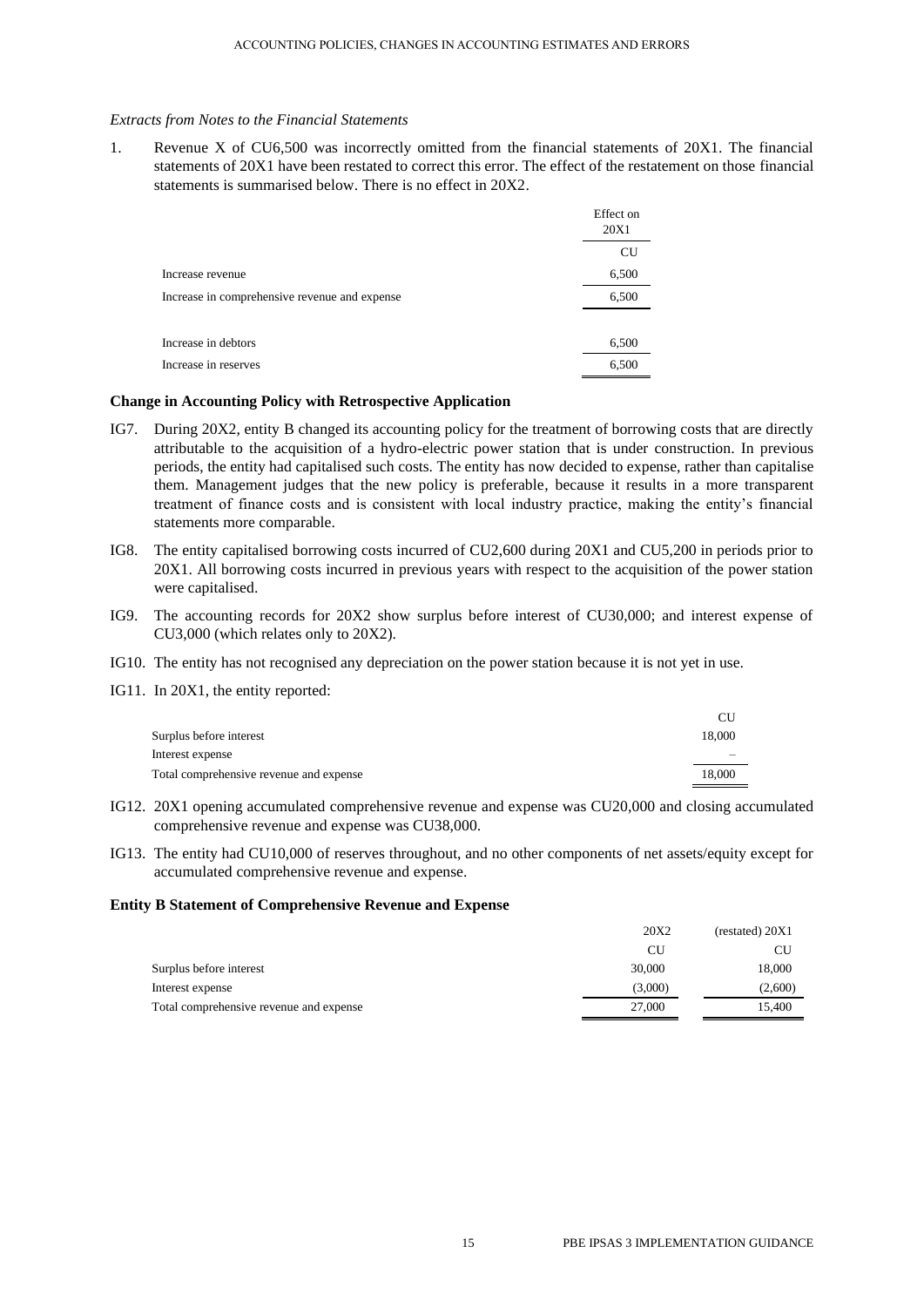## **Entity B Statement of Changes in Net Assets/Equity**

|                                                                                           | (restated) Accumulated<br>comprehensive revenue |             |           |
|-------------------------------------------------------------------------------------------|-------------------------------------------------|-------------|-----------|
|                                                                                           | Reserves <sup>5</sup>                           | and expense | Total     |
|                                                                                           | CU                                              | CU          | <b>CU</b> |
| Balance at 31 December 20X0 as previously reported                                        | 10,000                                          | 20,000      | 30,000    |
| Change in accounting policy with respect to the capitalisation of interest (Note 1)       |                                                 | (5,200)     | (5,200)   |
| Balance at 31 December 20X0 as restated                                                   | 10.000                                          | 14,800      | 24,800    |
| Total comprehensive revenue and expense for the year ended 31 December 20X1<br>(restated) |                                                 | 15.400      | 15,400    |
| Balance at 31 December 20X1                                                               | 10,000                                          | 30,200      | 40,200    |
| Total comprehensive revenue and expense for the year ended 31 December 20X2               |                                                 | 27,000      | 27,000    |
| Closing at 31 December 20X2                                                               | 10.000                                          | 57,200      | 67,200    |

## *Extracts from Notes to the Financial Statements*

1. During 20X2, the entity changed its accounting policy for the treatment of borrowing costs related to a hydro-electric power station. Previously, the entity capitalised such costs. They are now written off as expenses as incurred. Management judges that this policy provides faithfully representative and more relevant information, because it results in a more transparent treatment of finance costs and is consistent with local industry practice, making the entity's financial statements more comparable. This change in accounting policy has been accounted for retrospectively, and the comparative statements for 20X1 have been restated. The effect of the change on 20X1 is tabulated below. Opening accumulated comprehensive revenue and expense for 20X1 has been reduced by CU5,200, which is the amount of the adjustment relating to periods prior to 20X1.

| Effect on 20-1                                                                                          | CU      |
|---------------------------------------------------------------------------------------------------------|---------|
| (Increase) in interest expense                                                                          | (2,600) |
| (Decrease) in comprehensive revenue and expense                                                         | (2,600) |
| Effect on periods prior to 20-1                                                                         |         |
| (Decrease) in comprehensive revenue and expense                                                         | (5,200) |
| (Decrease) in assets in the course of construction and in accumulated comprehensive revenue and expense | (7,800) |

## **Prospective Application of a Change in Accounting Policy When Retrospective Application is not Practicable**

- IG14. During 20X2, entity C changed its accounting policy for depreciating property, plant and equipment, so as to apply much more fully a components approach, while at the same time adopting the revaluation model.
- IG15. In years before 20X2, the entity's asset records were not sufficiently detailed to apply a components approach fully. At the end of year 20X1, management commissioned an engineering survey, which provided information on the components held and their fair values, useful lives, estimated residual values, and depreciable amounts at the beginning of 20X2. However, the survey did not provide a sufficient basis for reliably estimating the cost of those components that had not previously been accounted for separately, and the existing records before the survey did not permit this information to be reconstructed.
- IG16. Management considered how to account for each of the two aspects of the accounting change. They determined that it was not practicable to account for the change to a fuller components approach retrospectively, or to account for that change prospectively from any earlier date than the start of 20X2. Also, the change from a cost model to a revaluation model is required to be accounted for prospectively. Therefore, management concluded that it should apply the entity's new policy prospectively from the start of 20X2.

<sup>5</sup> Disclosed by major class.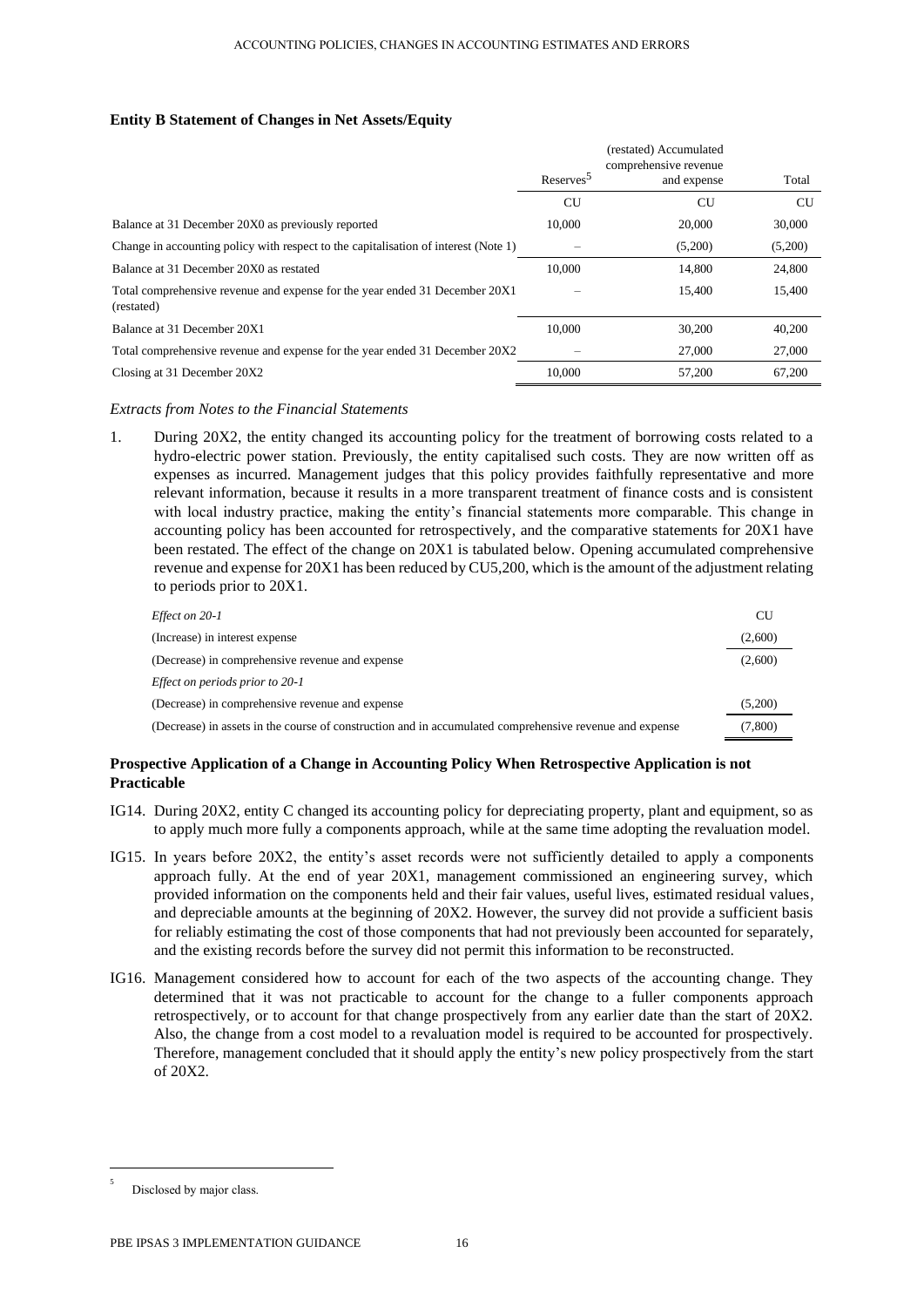#### IG17. Additional information:

|                                                                                     | <b>CU</b> |
|-------------------------------------------------------------------------------------|-----------|
| Property, plant and equipment                                                       |           |
| Cost                                                                                | 25,000    |
| Depreciation                                                                        | (14,000)  |
| Net book value                                                                      | 11,000    |
| Prospective depreciation expense for 20X2 (old basis)                               | 1,500     |
| Some results of the engineering survey                                              |           |
| Valuation                                                                           | 17,000    |
| Estimated residual value                                                            | 3,000     |
| Average remaining assets life (years)                                               |           |
| Depreciation expense on existing property, plant and equipment for 20X2 (new basis) | 2.000     |

## *Extracts from Notes to the Financial Statements*

1. From the start of 20X2, the entity changed its accounting policy for depreciating property, plant and equipment, so as to apply much more fully a components approach, while at the same time adopting the revaluation model. Management takes the view that this policy provides faithfully representative and more relevant information, because it deals more accurately with the components of property, plan, and equipment and is based on up-to-date values. The policy has been applied prospectively from the start of 20X2, because it was not practicable to estimate the effects of applying the policy either retrospectively or prospectively from any earlier date. Accordingly the adopting of the new policy has no effect on prior periods. The effect on the current year is to (a) increase the carrying amount of property, plant and equipment at the start of the year by CU6,000, (b) create a revaluation reserve at the start of the year of CU6,000, and (c) increase depreciation expense by CU500.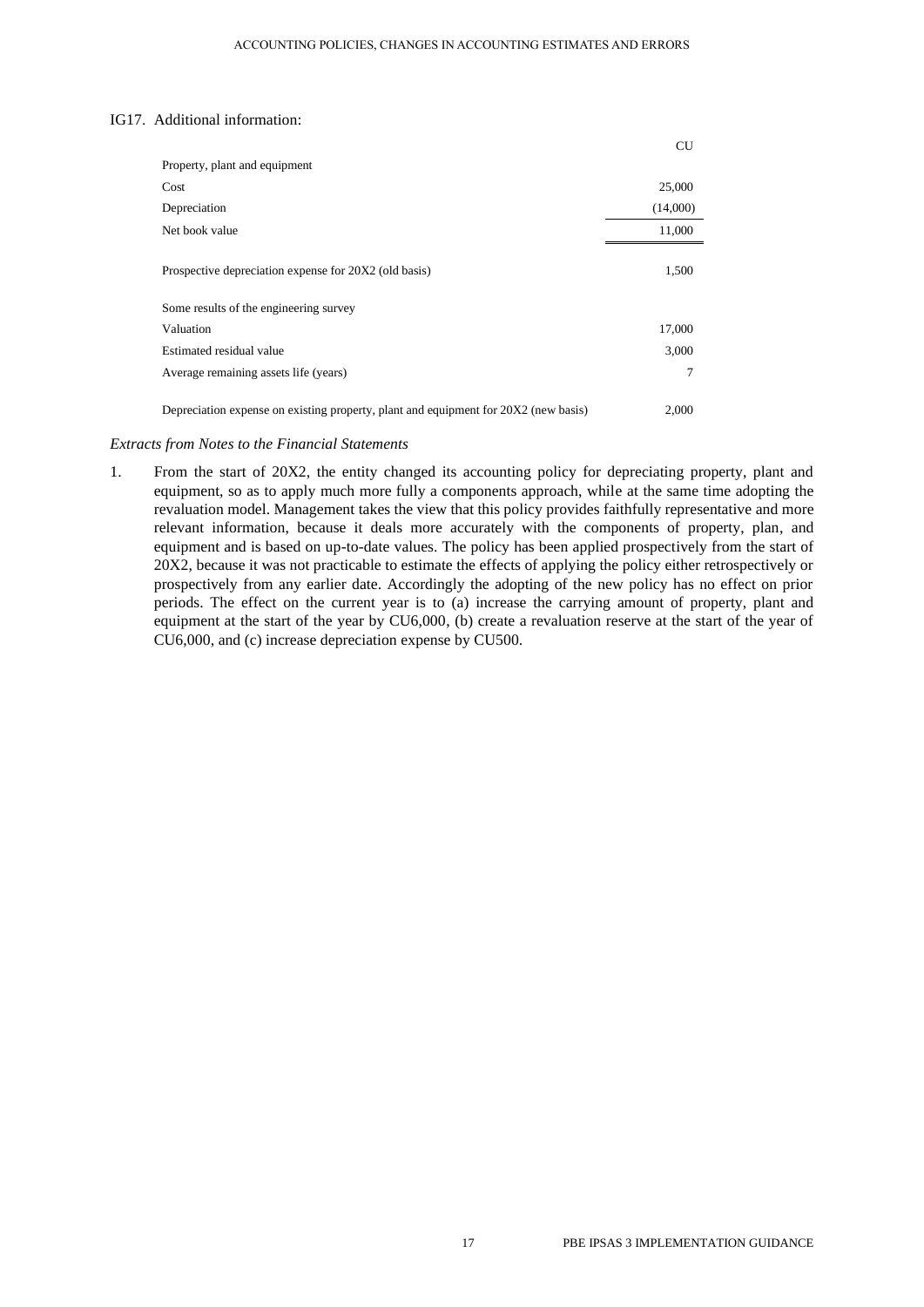# **Comparison with IPSAS 3**

PBE IPSAS 3 Accounting Policies, Changes in Accounting Estimates and Errors is drawn from IPSAS 3 *Accounting Policies, Changes in Accounting Estimates and Errors.* PBE Standards require the presentation of a statement of comprehensive revenue and expense. IPSASs require the presentation of a statement of financial performance. Other than the impact of this difference, there are no significant differences between PBE IPSAS 3 and IPSAS 3.